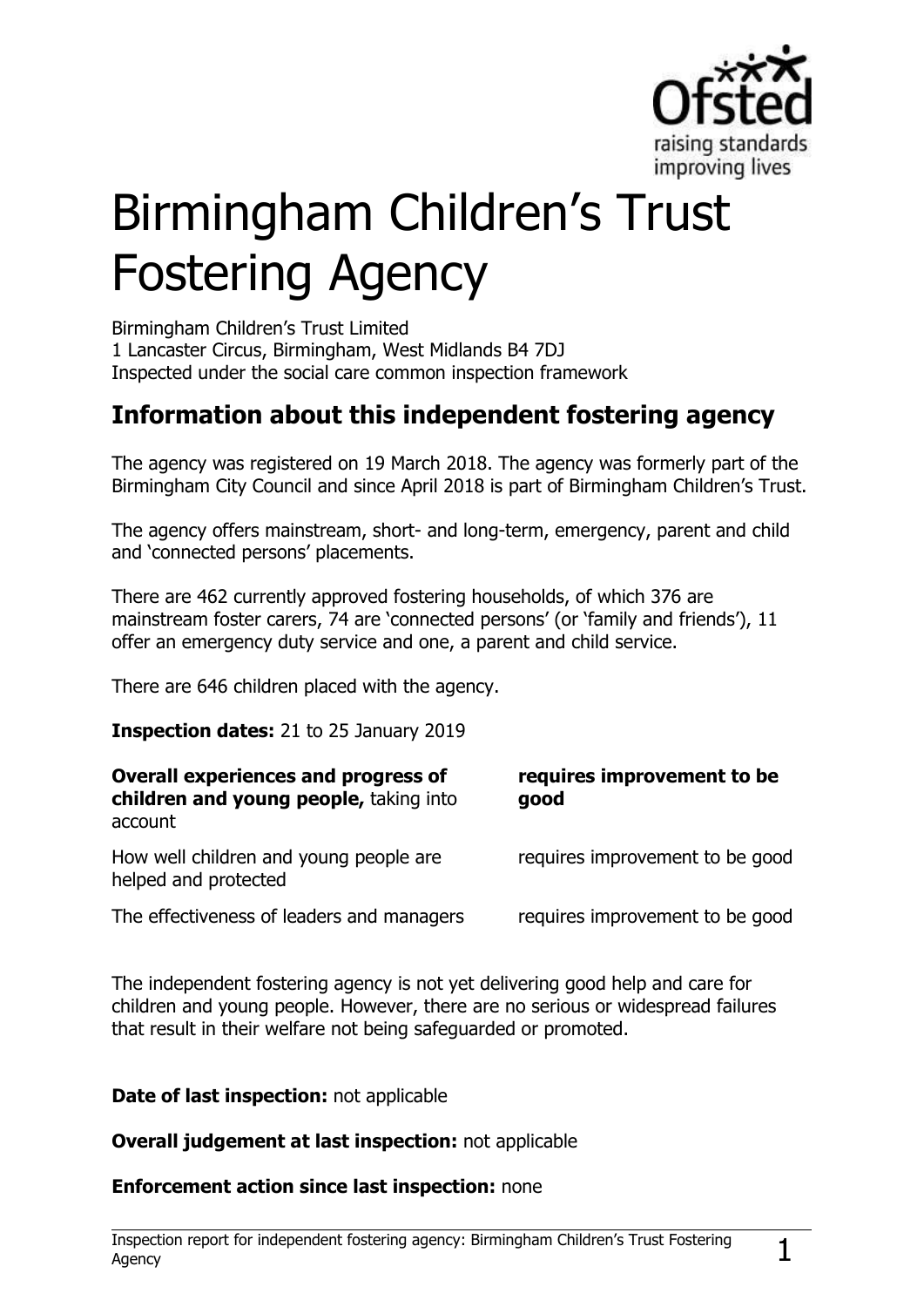

# **Key findings from this inspection**

This independent fostering agency requires improvement to be good because:

- The agency is not yet tracking children's progress from the point of placement across all areas of their development or monitoring the difference that fostering makes to children's lives.
- Supervising social workers do not always ensure that children's plans for contact with their family are in place.
- $\blacksquare$  Managers do not ensure that the right processes are followed when making decisions about children sharing bedrooms.
- Children do not get information about their prospective foster placements in formats that are helpful to them.
- The matching of children to their foster carers is sometimes not recorded in a way that makes the rationale for decisions clear.
- Managers do not always ensure that the voice of the child is evidenced in children's records.
- Managers do not always ensure that foster carer reviews and/or unannounced visits are completed within required timescales.
- Some foster carers' mandatory training is incomplete or out of date.
- Managers do not have sufficient oversight of foster carers who are subject to performance action plans.
- Managerial oversight of allegations does not always ensure that conclusions from allegations about foster carers are notified to them or that lessons are learned.
- Ofsted does not always receive safeguarding notifications in the timescale set out in regulations.
- Managers do not ensure that reapproval decisions are clearly recorded.
- Some aspects of safe recruitment practice are not sufficiently robust.

The independent fostering agency's strengths:

- Most children live in settled and secure foster placements.
- Young adults benefit from being able to stay put with their previous foster carers.
- $\blacksquare$  Social workers are enthusiastic about their work.
- Social workers receive good-quality training and professional supervision.
- Foster carers feel well supported by their supervising social workers.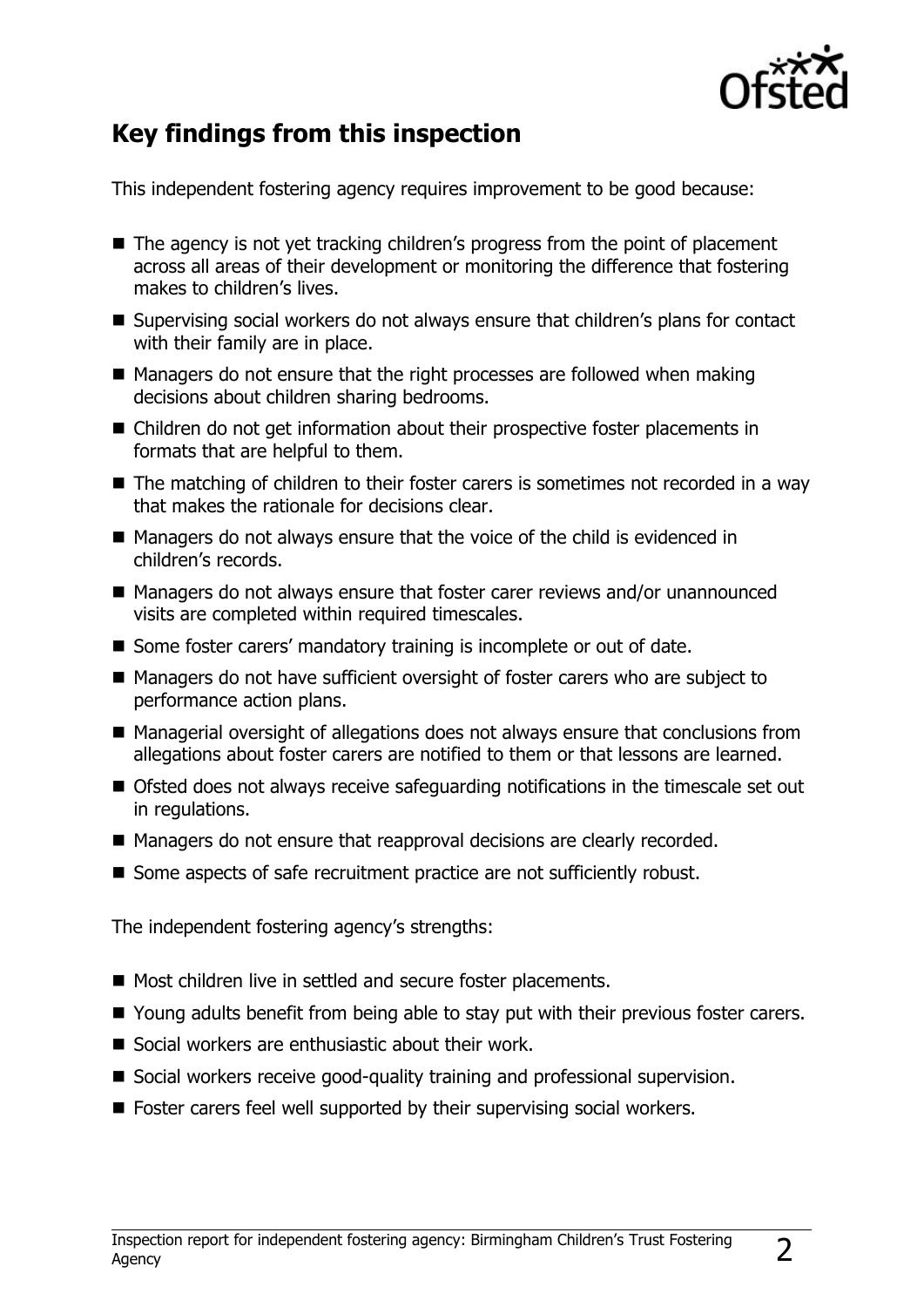

### **What does the independent fostering agency need to do to improve?**

#### **Statutory requirements**

This section sets out the actions that the registered person(s) must take to meet the Care Standards Act 2000, Fostering Services (England) Regulations 2011 and the national minimum standards. The registered person(s) must comply within the given timescales.

| <b>Requirement</b>                                                                                                                                                                                                                                                                                                                                                                                                                     | Due date   |
|----------------------------------------------------------------------------------------------------------------------------------------------------------------------------------------------------------------------------------------------------------------------------------------------------------------------------------------------------------------------------------------------------------------------------------------|------------|
| Ensure that the welfare of children placed or to be placed<br>with foster parents is safeguarded and promoted at all times,<br>and before making any decision affecting a child placed or to<br>be placed with a foster parent due consideration is given to<br>the child's wishes and feelings. (Regulation 11 $(a)(b)$ )<br>This relates to implementing the child's placement plan, and<br>ensuring placement matching and success. | 31/07/2019 |
| Provide foster parents with such training, advice, information<br>and support, as appears necessary in the interests of<br>children placed with them. (Regulation 17 (1))<br>This relates to foster carer completion of core training and<br>action plans and children's current health and placement<br>plans.                                                                                                                        | 31/07/2019 |
| Review the approval of each foster parent in accordance with<br>this regulation. (Regulation 28 $(1)$ )<br>This is in respect of completing annual reviews within a 12-<br>month cycle and getting the views of any placing social<br>worker who has placed a child with foster carers.                                                                                                                                                | 31/07/2019 |
| Maintain a case record for each foster parent approved by<br>them which must include copies of the documents specified<br>in paragraph (2) and the information specified in paragraph<br>$(3)$ . (Regulation 30 $(1)(2)(a-f)$ )                                                                                                                                                                                                        | 31/07/2019 |
| Ensure that the system referred to in paragraph (1) must<br>provide for consultation with foster parents, children placed<br>with foster parents, and their placing authority (unless, in the<br>case of a fostering agency which is a voluntary organisation,<br>it is also the placing authority). (Regulation 35 (3))<br>This is in respect of the report of the review of the quality of                                           | 31/07/2019 |
| care.                                                                                                                                                                                                                                                                                                                                                                                                                                  |            |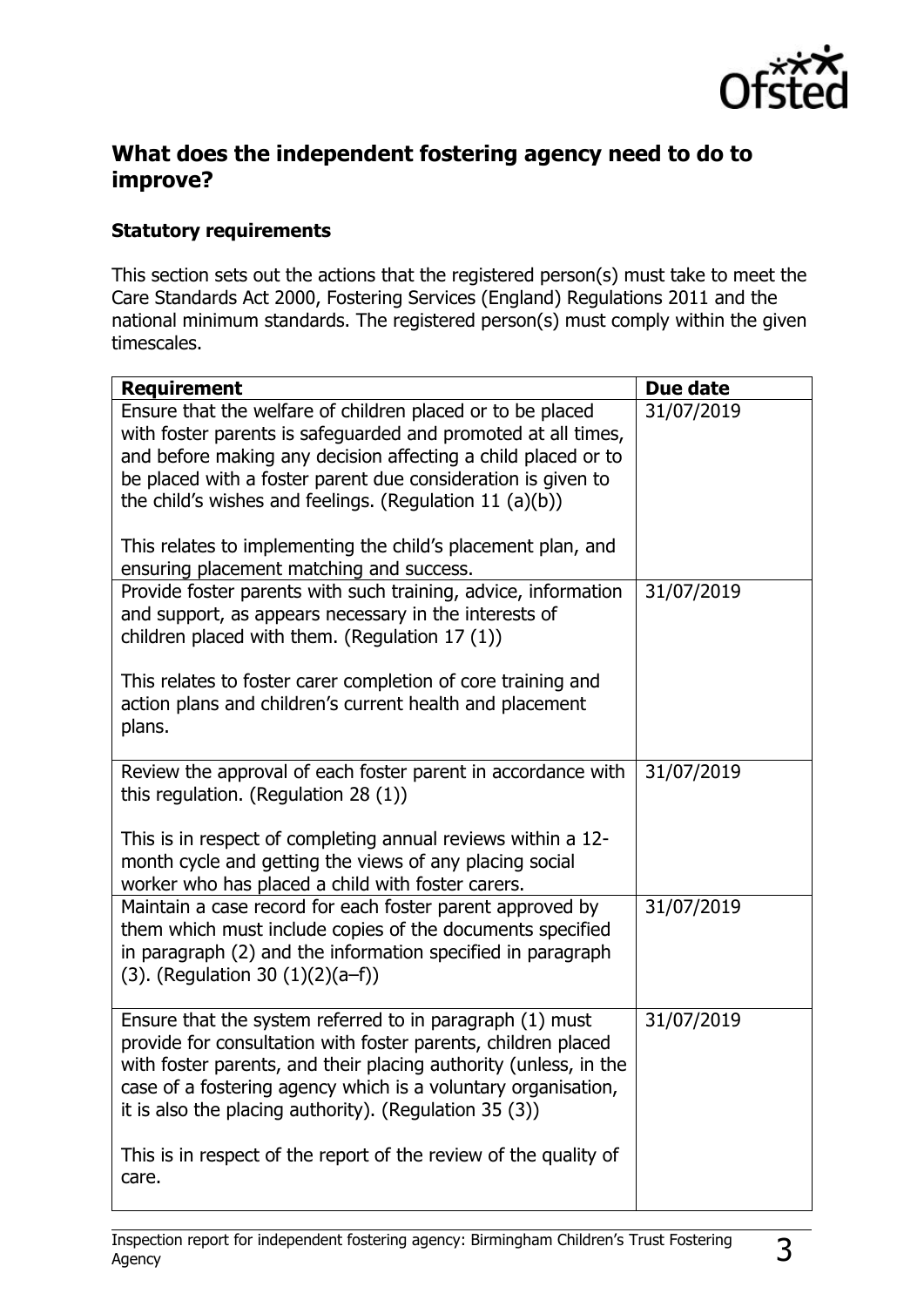

| Ensure that if any of the events listed in column 1 of the<br>table in Schedule 7 takes place in relation to a fostering<br>agency, the registered person must without delay notify the<br>persons or bodies indicated in respect of the event in column<br>2 of the table. (Regulation 36 (1)) | 31/07/2019 |
|-------------------------------------------------------------------------------------------------------------------------------------------------------------------------------------------------------------------------------------------------------------------------------------------------|------------|
| This relates to notification 'without delay' and the outcome of<br>any child protection enquiry.                                                                                                                                                                                                |            |

#### **Recommendations**

- Ensure that children communicate their views on all aspects of their care and support. ('Fostering Services: National Minimum Standards', 1.3)
- Ensure that the service implements a proportionate approach to any risk assessment. ('Fostering Services: National Minimum Standards', 4.5) In particular, make sure that safe care plans effectively detail and identify how to reduce children's key risks. Ensure that foster carers have these plans when they need them.
- Ensure that, before seeking agreement for the sharing of a bedroom, the fostering service provider takes into account any potential for bullying, any history of abuse or abusive behaviour, the wishes of the children concerned and all other pertinent facts. The decision-making process and outcome of the assessment are recorded in writing where bedroom sharing is agreed. ('Fostering Services: National Minimum Standards', 10.6)
- $\blacksquare$  Ensure that the foster home is inspected annually, without appointment, by the fostering service to make sure that it continues to meet the needs of foster children. ('Fostering Services: National Minimum Standards', 10.5)
- Ensure that children are carefully matched to a foster placement. Foster carers have full information about the child. ('Fostering Services: National Minimum Standards', 11.2)
- Ensure that, unless an emergency placement makes it impossible, children are given information about the foster carer before arrival, and any information (including where appropriate, photographic information) they need or reasonably request about the placement, in a format appropriate to their age and understanding. ('Fostering Services: National Minimum Standards', 11.3)
- Demonstrate, including from written records, that the agency consistently follows good recruitment practice, and all applicable current statutory requirements and guidance, in foster carer selection and staff and panel member recruitment. ('Fostering Services: National Minimum Standards', 19.2)
- $\blacksquare$  Ensure that the foster carer understands the important supporting role they play in encouraging the child to reflect on and understand their history. (('Fostering Services: National Minimum Standards', 26.7)
- Ensure that children are cared for in line with their Placement Plan. ('Fostering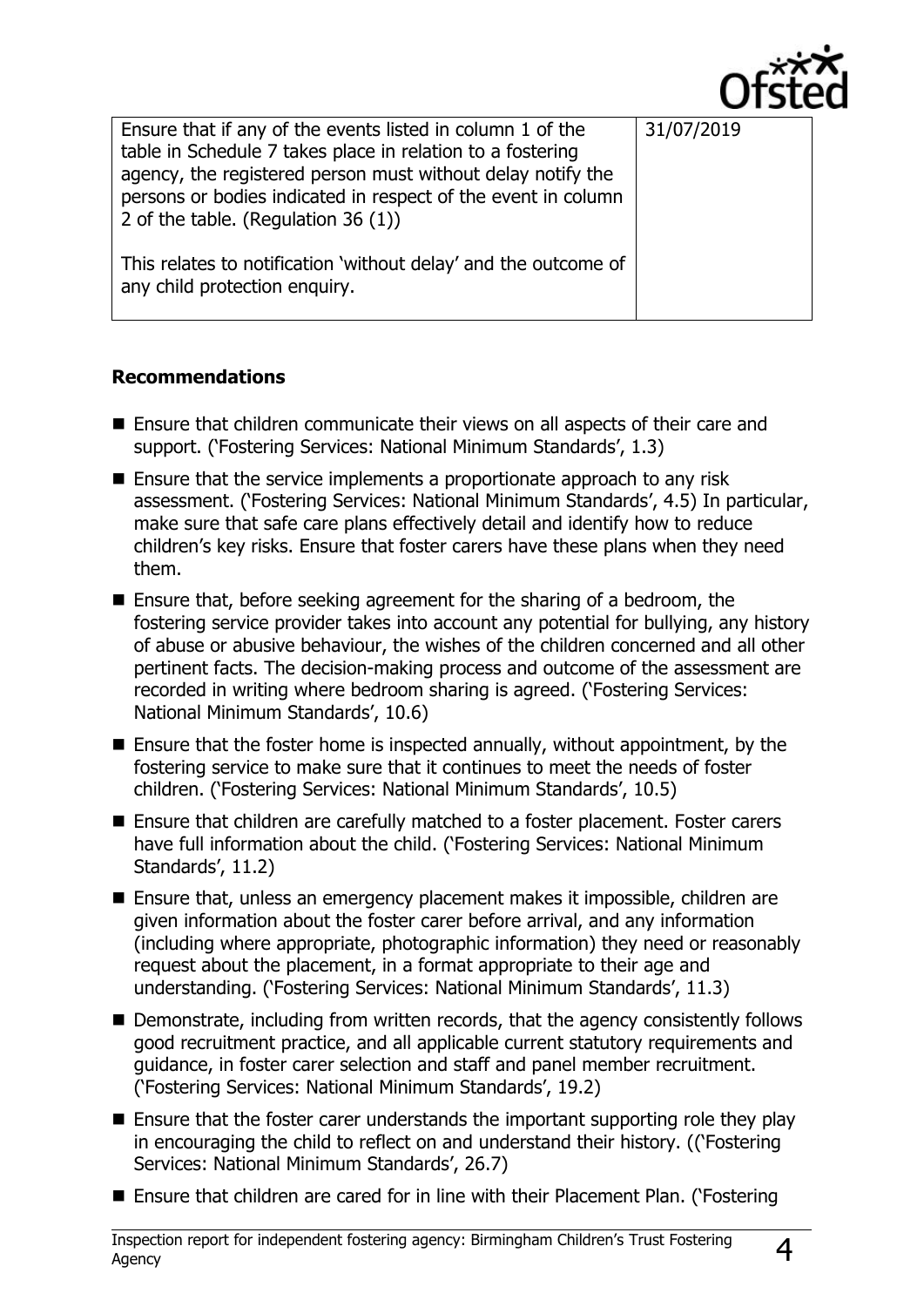

Services: National Minimum Standards', 31)

**Ensure that decision-making about exemptions is both transparent and consistent.** (Assessment and approval of foster carers: Amendments to the Children Act 1989 Guidance and Regulations Volume 4: Fostering Services, July 2013, page 17)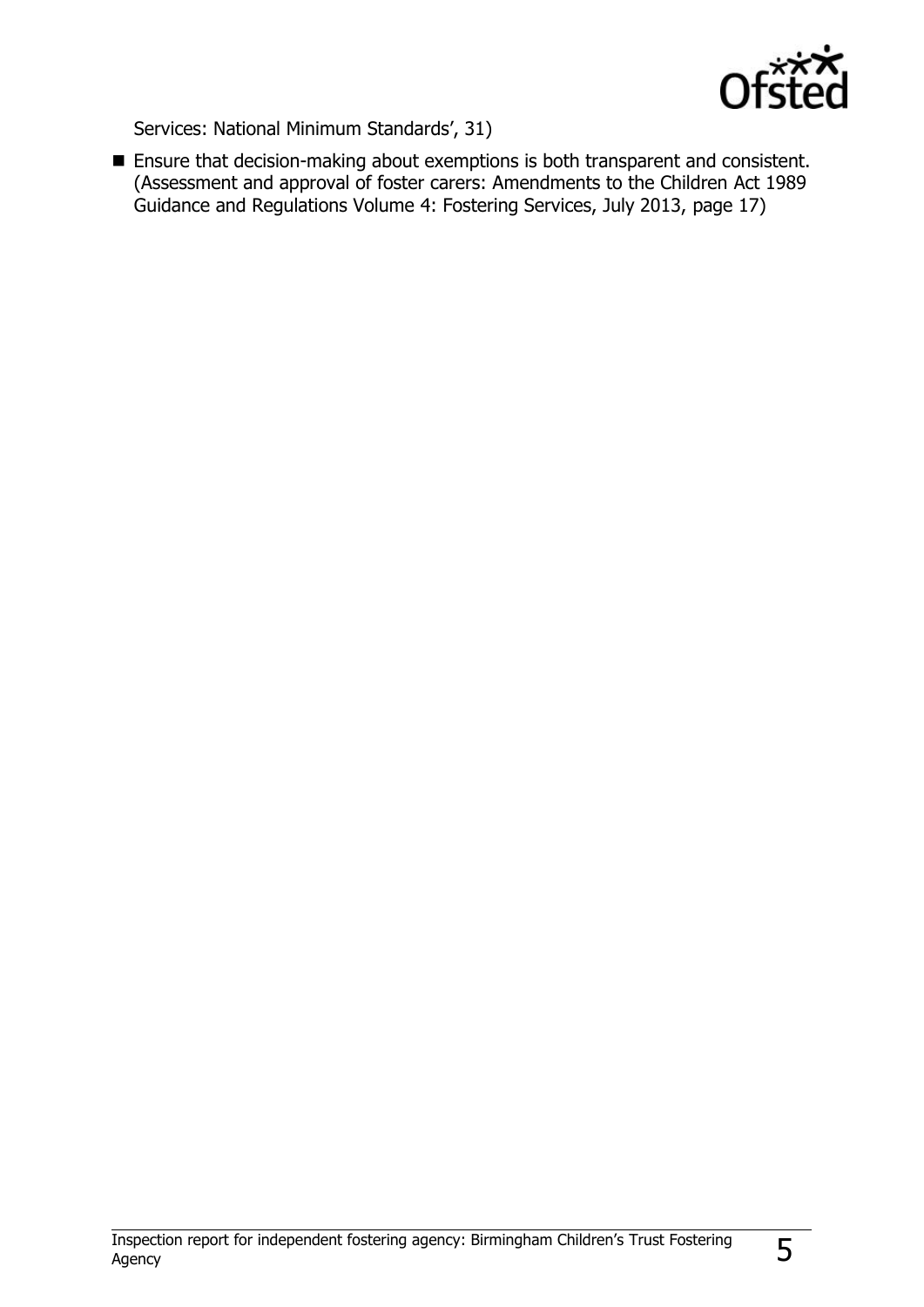

## **Inspection judgements**

#### **Overall experiences and progress of children and young people: requires improvement to be good**

The trust is in its first year of operation. Although leaders and managers have taken initial steps to increase managerial oversight of the agency, there are weaknesses across all aspects of the service. Managers often do not have a full understanding of the children's individual journeys as a result of living in foster care. For example, managers do not have a coordinated monitoring system to help them fully assess the difference that foster carers make to children's lives. This is a missed opportunity to celebrate children's successes, to understand children's levels of progress and to ensure that children's needs are safeguarded.

Work between the supervising social workers and children's social workers sometimes fails to ensure that children's care plans progress without delay. This is further hampered by foster carers and supervising social workers not working together to deliver the aims of a child's placement plan. For example, supervising social workers are not always aware of the detail of children's health needs or about foster carers' skills to meet these specific needs. Supervising social workers do not always know or ensure that foster carers complete actions set out in a child's statutory review, such as ensuring that they facilitate family contact. This can compromise the oversight of foster carers' abilities in meeting children's diverse needs.

Despite the trust having a support and inclusion service for children in care from the children's rights and participation service, the fostering agency has not yet used it to benefit children in foster care effectively. This is a missed opportunity for children to play an important role in the review of the quality of care and in service planning.

Prior to moving into foster care, children are not provided with accessible information that reflects their age and understanding. This means they do not get to know about their potential foster carer, where they will sleep and what they can expect from living in foster care.

Decisions are often made without children being consulted. For example, despite children having good ideas about how to improve their respite arrangements, these suggestions go unheard. Similarly, children bring up good ideas about improving the way they get to see their birth families. These are not followed up. Some of the children told the inspectors that not being able to have a key to their home made them feel that their foster carers do not trust them. For instance, one child told an inspector that his foster carer was happy to leave a key under a plant pot rather than trusting him to hold his own key.

Decisions in relation to when children can share a bedroom with other unrelated children are poorly recorded. Assessments miss out key information such as children's wishes, their needs and vulnerabilities and/or their right to dignity and privacy.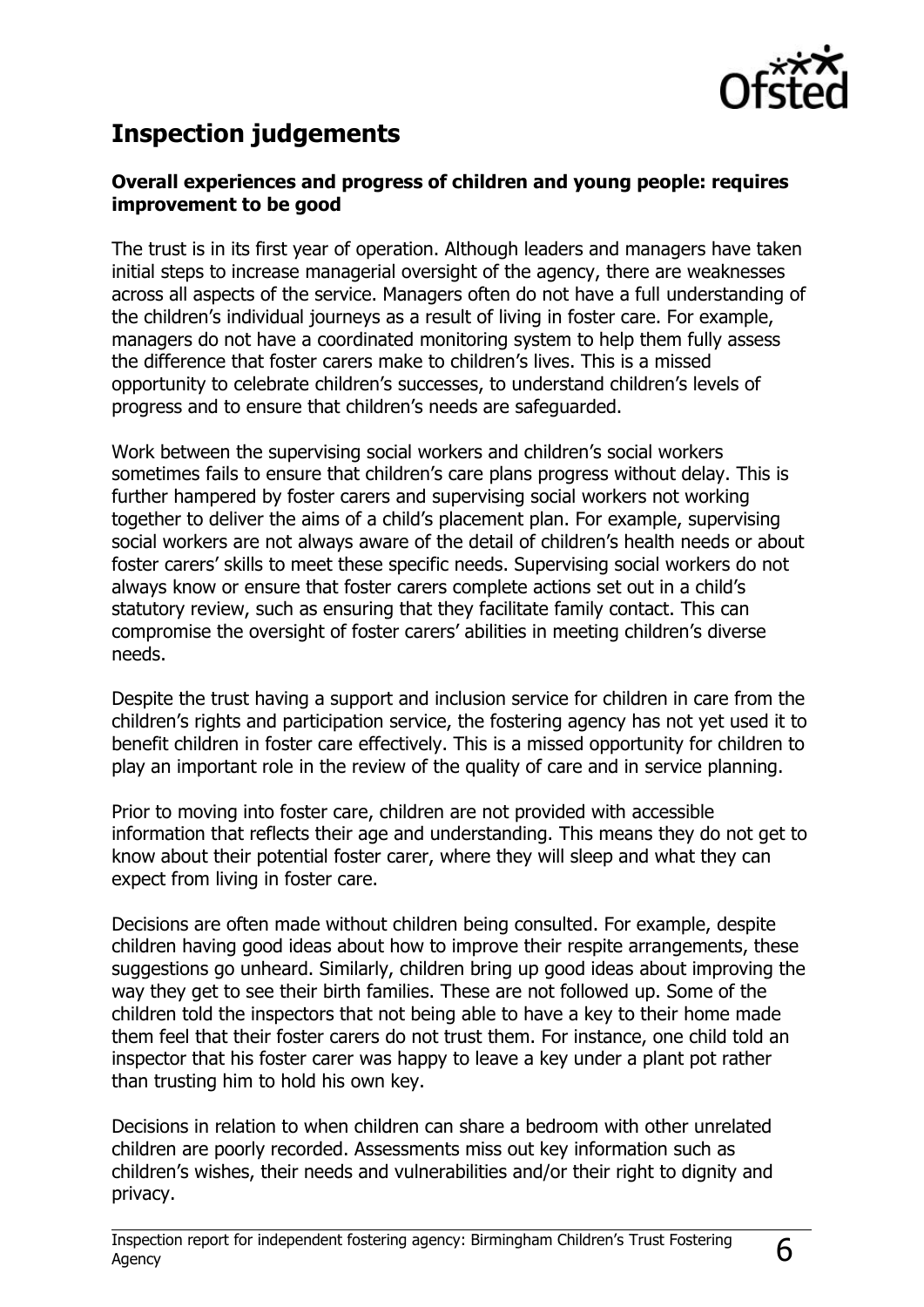

More positively, the trust's therapeutic service provides a valued support to the fostering service. As a result, children receive therapeutic and emotional support to overcome past trauma. The therapeutic service offers a training programme to supervising social workers and foster carers that helps them to increase their skills in applying a therapeutic approach to care.

Children who have a disability thrive in foster care. This is because they benefit from foster carers who are knowledgeable about their needs. Partnership work with health professionals has resulted in the launch of a new health passport. Foster carers can use this record to keep information about a child's health needs up to date.

All children have school placements. The virtual school and the corporate parenting team have worked with foster carers at events to improve children's opportunities for personal growth, enjoyment and achievement. However, the impact of this joined-up work has not yet been evaluated by the agency. This is a missed opportunity to measure the successes children are making in their learning and personal development.

Children who wish to stay with their foster carers into young adulthood can achieve this through the agency applying the 'staying put' arrangements. The number of children who have benefited from these arrangements managed by the agency is above the national average. These arrangements provide a growing number of children with long-term stability in their life.

#### **How well children and young people are helped and protected: requires improvement to be good**

Relatively few children go missing from care. Despite this, the agency's records do not always capture the range of risks children may face. For example, children's safe care plans are often overly generic and not individualised. This means that risks specific to individual children are not evaluated. When concerns about children's vulnerability have been raised, at times the action taken by supervising social workers has been too slow. This means that the management of risk that has the potential to cause harm is not swiftly escalated or managed.

Managers in the agency have failed to identify that some foster carers have not received the required safeguarding training, including training regarding the potential risks children face from radicalisation.

When allegations are made about a foster carer, managers work well with child protection professionals and police during investigations. However, managers do not provide foster carers with a conclusion summary after the investigation has been completed. Consequently, following the investigation of allegations there is no clear record that helps the agency and the foster carers improve their practice. Outcomes of child protection enquiries are not always notified to Ofsted. This leaves the regulator unclear about what has happened and so the required degree of external oversight is absent.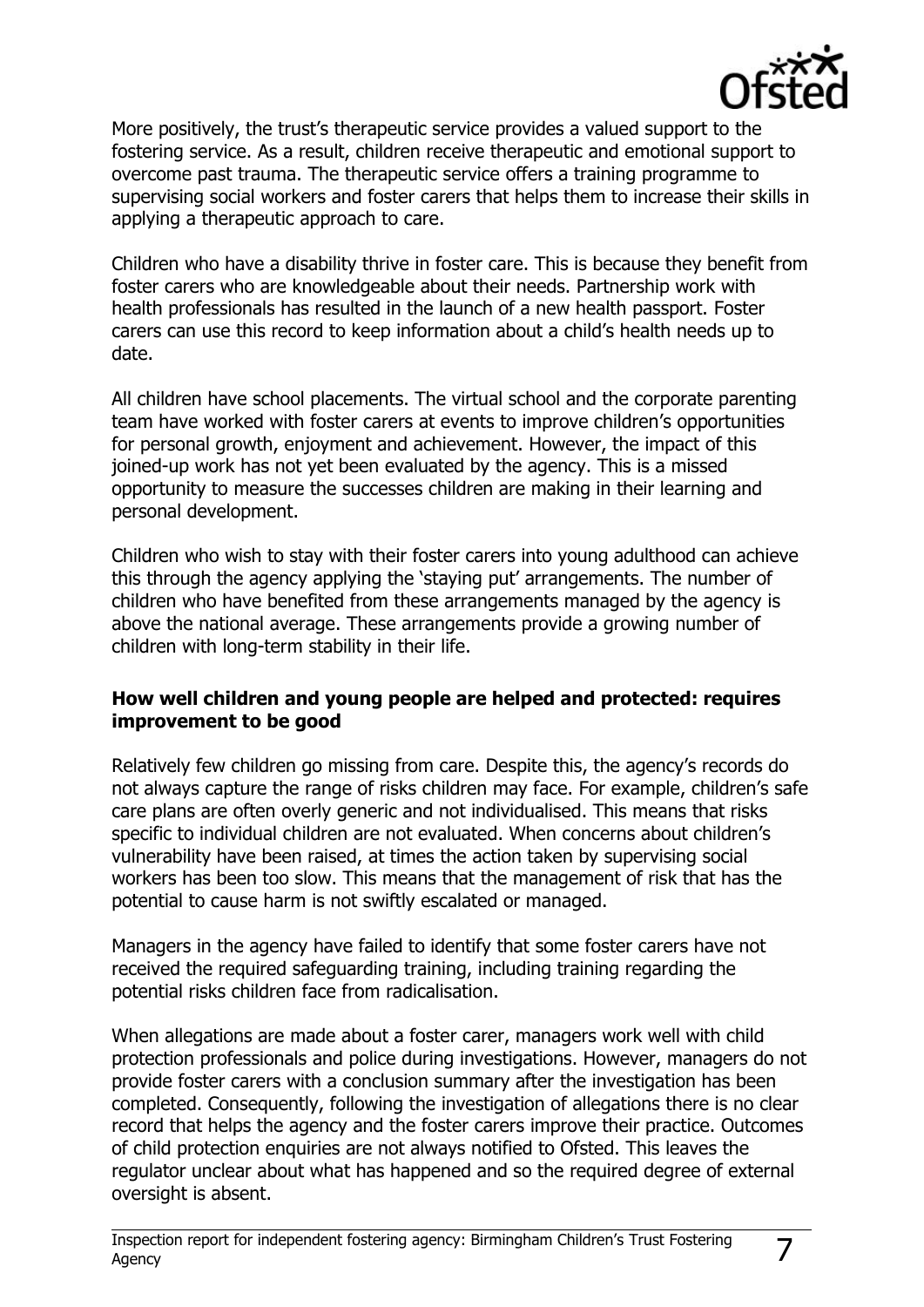

Safe recruitment of staff is not fully effective. For example, different types of records are used to capture recruitment checks. This creates confusion. This shortfall has the potential for unsuitable adults to have contact with children.

Foster carers act quickly when children are at risk of being bullied. This swift intervention helps children to know that people do care about them and will protect them.

#### **The effectiveness of leaders and managers: requires improvement to be good**

The trust came into operation in April 2018 and inherited many of the challenges from the local authority.

Although managers collate data relating to the fostering agency, they do not analyse this data to monitor and improve practice. For example, managers have not analysed the impact of the emergency duty system on the number of moves that children experience.

Managers do not ensure that all foster carers receive their unannounced visit each year. This prevents them having sufficient oversight of foster carers' quality of care over time.

Most children benefit from living in stable placements. However, the agency's records do not show how well children are matched to their new foster carers. This deficit includes not demonstrating how decisions are made about existing children in placement, the foster carers' approval categories, and whether they have the training and skill profile to meet the child's identified needs. As a result, managers cannot always be assured that decisions made about vulnerable children are based on appropriate rationale and in the child's best interest.

The current foster carer population is ageing but is otherwise a reasonable reflection of the diversity of children's cultural and religious backgrounds.

Panel members have a wide range of skills and experience. Agency decision-makers are experienced senior managers within the trust. The summary record of the panel's recommendations and the agency decisions at approval and review are not sufficiently focused on outcomes for children and the core responsibilities of the fostering agency. Decision-making about exemptions to the usual number of unrelated children who can live in one fostering household are not made by someone independent of the fostering agency.

Approximately 85% of foster carers achieve the nationally recognised training and development standards within required timescales. However, foster carers do not always complete the agency's core training. Managers acknowledge that they do not currently track foster carer development. This includes failing to assure themselves that performance action plans to address concerns over practice have been followed through and completed satisfactorily. Delays in foster carer annual reviews also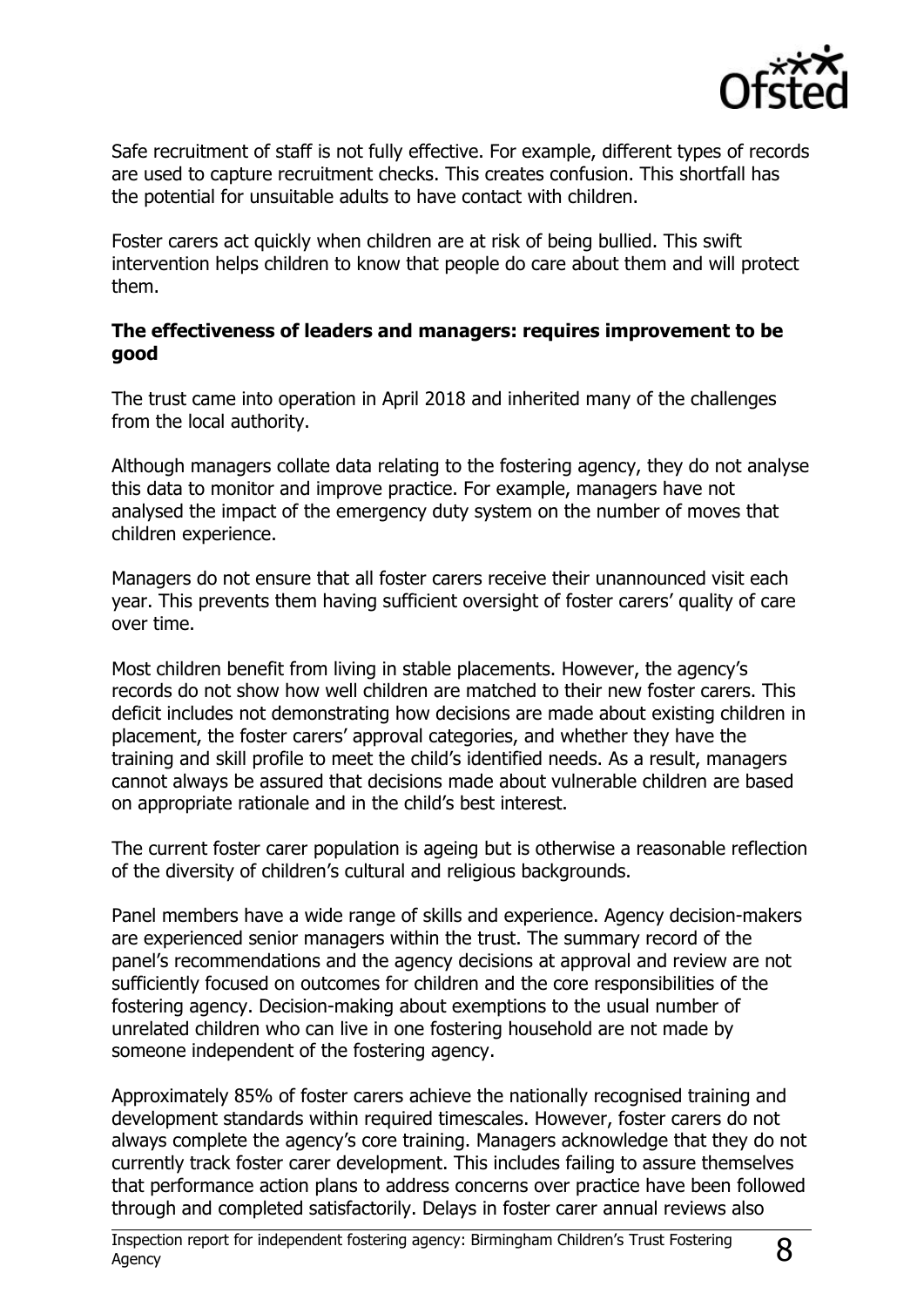

mean that the agency does not have an accurately informed or timely evaluation of the quality of foster carer practice.

Supervising social workers are enthusiastic about their work. The trust ensures that staff working within the agency receive good-quality training and professional supervision.

## **Information about this inspection**

Inspectors have looked closely at the experiences and progress of children and young people. Inspectors considered the quality of work and the differences made to the lives of children and young people. They watched how professional staff work with children and young people and each other and discussed the effectiveness of help and care provided. Wherever possible, they talked to children and young people and their families. In addition, the inspectors have tried to understand what the independent fostering agency knows about how well it is performing, how well it is doing and what difference it is making for the children and young people whom it is trying to help, protect and look after.

Using the 'Social care common inspection framework', this inspection was carried out under the Care Standards Act 2000 to assess the effectiveness of the service, how it meets the core functions of the service as set out in legislation, and to consider how well it complies with the Fostering Services (England) Regulations 2011 and the national minimum standards.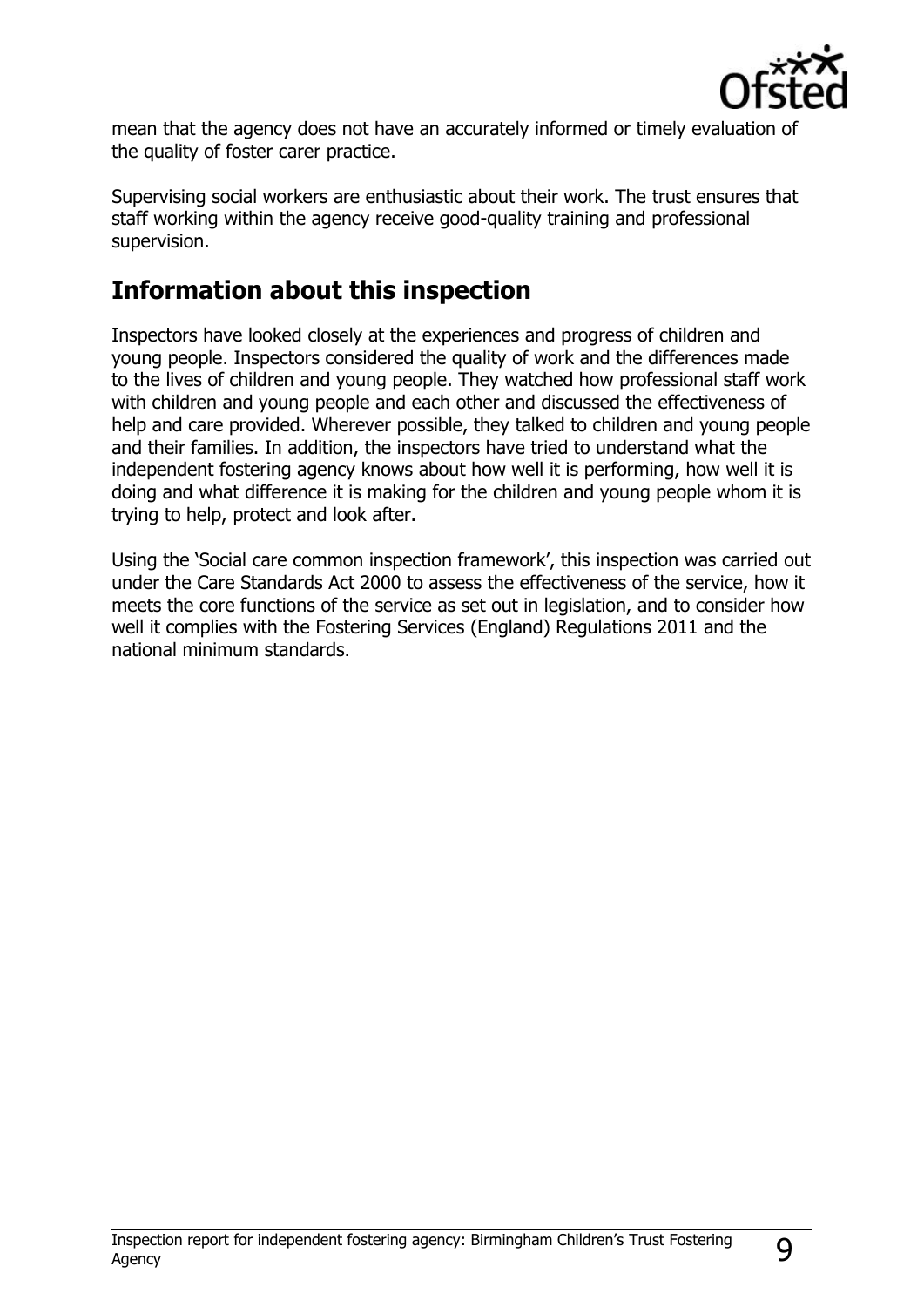

## **Independent fostering agency details**

**Unique reference number:** 1273591

**Registered provider:** Birmingham Children's Trust Limited

**Registered provider address:** Third Floor Zone 16, 1 Lancaster Circus, Birmingham B4 7DJ

**Responsible individual:** Theresa Kane

**Registered manager:** Michelle Gardiner

**Telephone number:** 0121 303 7575

**Email address:** fosteringservices@birmingham.co.uk

## **Inspectors**

Christy Wannop, social care inspector Dawn Bennett, social care inspector Tracey Coglan Greig, social care inspector